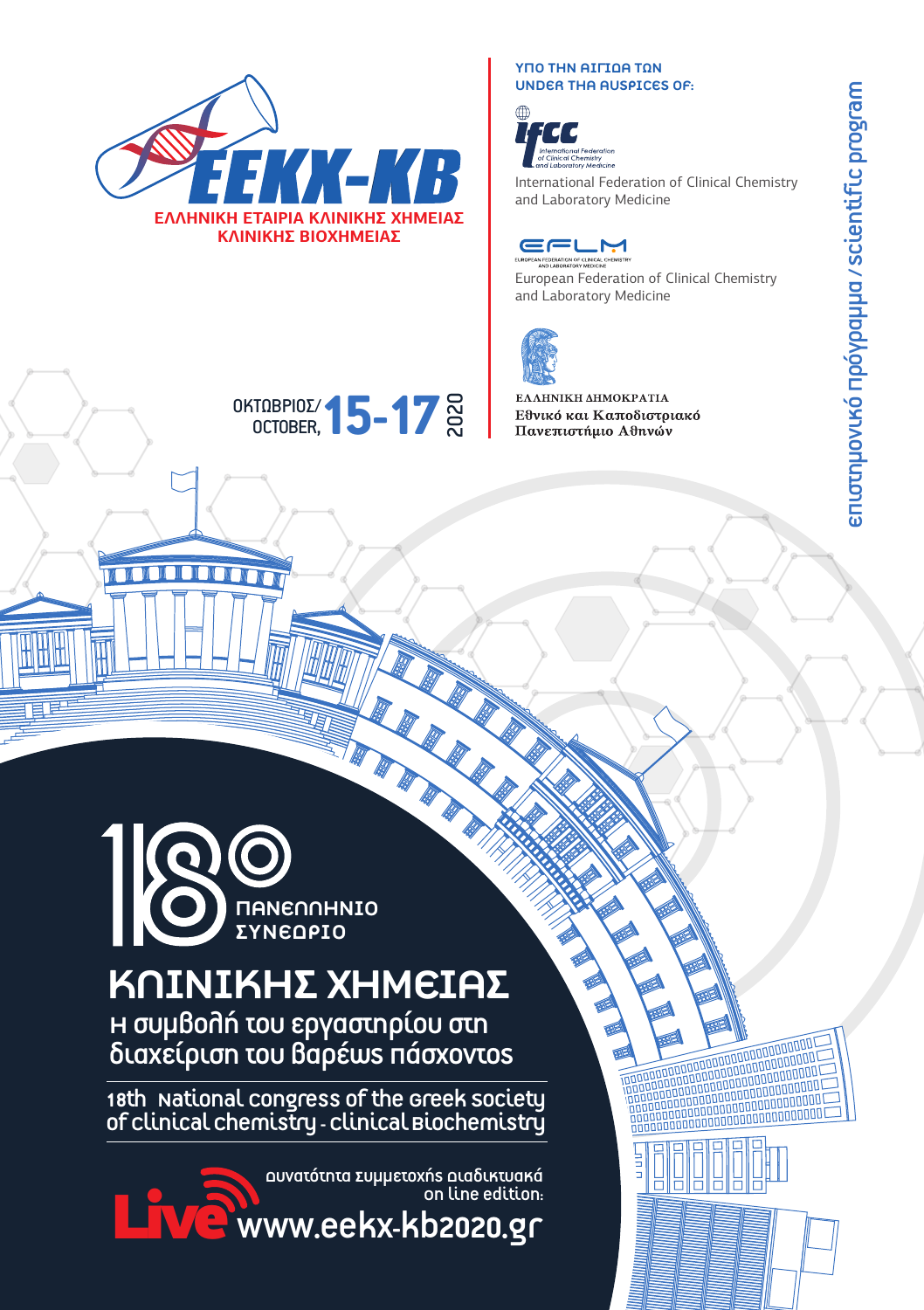ΟΡΓΑΝΩΣΗ



### ΥΠΟ ΤΗΝ ΑΙΓΙΔΑ ΤΩΝ



International Federation of Clinical Chemistry and Laboratory Medicine



European Federation of Clinical Chemistry and Laboratory Medicine



ΕΛΛΗΝΙΚΗ ΔΗΜΟΚΡΑΤΙΑ Εθνικό και Καποδιστριακό Πανεπιστήμιο Αθηνών

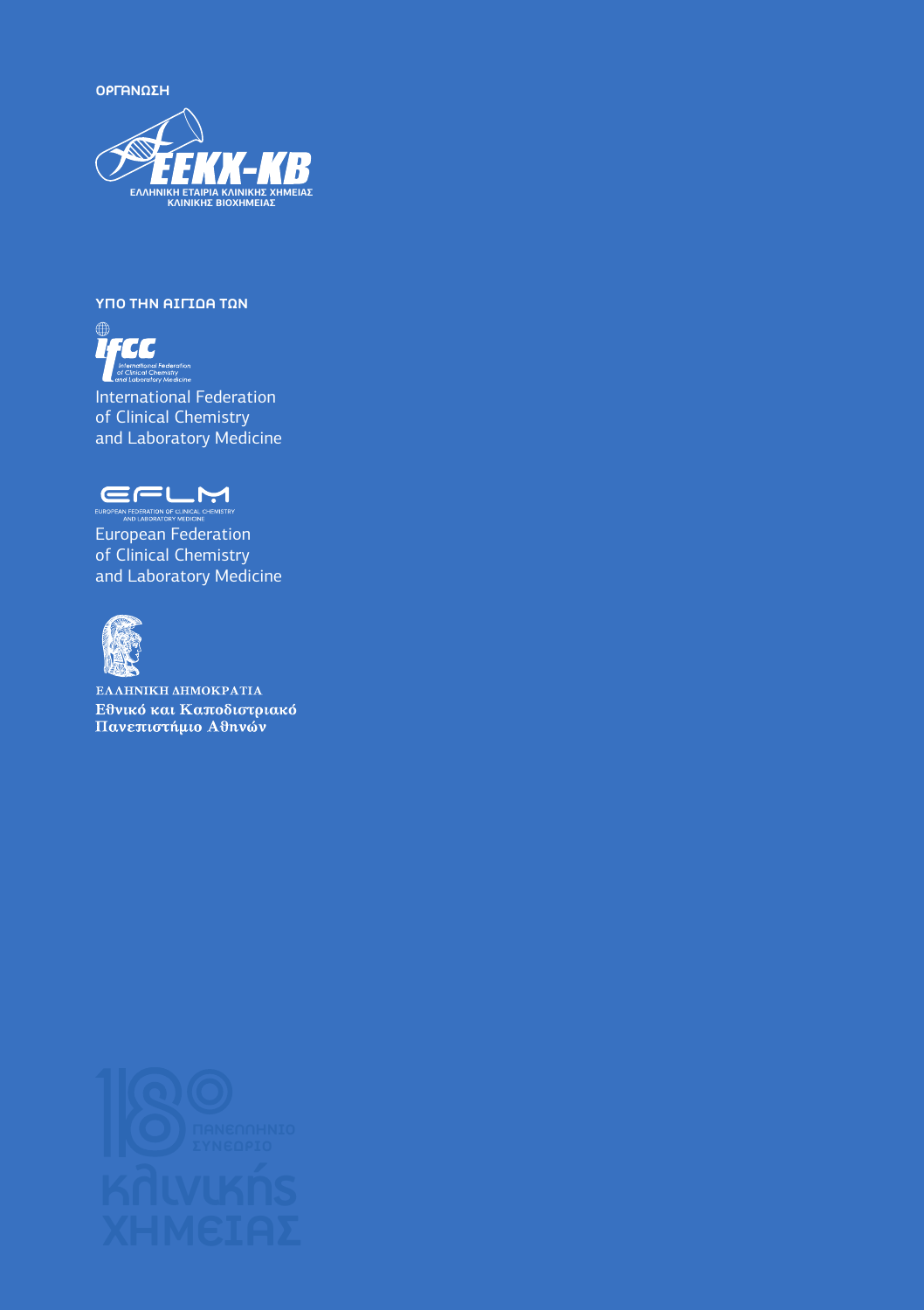**ΠΕΜΠΤΗ 15 ΟΚΤΩΒΡΙΟΥ** Thursday, October 15th

**2020**



18th National congress<br>of the Greek society of clinical chemistry -<br>Clinical Biochemistry

**16.00 - 17.40 ΣΤΡΟΓΓΥΛΟ ΤΡΑΠΕΖΙ / ROUND TABLE** Βιοδείκτες στη σήψη Συντονιστής: **Χ. Τσατσάνης** (Ελλάδα) Sepsis biomarkers Moderator: **C. Tsatsanis** (Greece) 16.00 - 16.20 Ο ρόλος του εργαστηρίου στη διαχείριση των ασθενών στη ΜΕΘ **Α. Βαπορίδη** (Ελλάδα) The role of the clinical laboratory in the management of ICU patients **E. Vaporidi** (Greece) 16.30 - 16.50 Ο ρόλος του εργαστηρίου στη διαχείριση της νεογνικής σήψης **Ε. Χατζηδάκη** (Ελλάδα) The Role of the laboratory in the management of neonatal sepsis **E. Hatzidaki** (Greece) 16.20 - 16.30 Συζήτηση / Discussion 16.50 - 17.00 Συζήτηση / Discussion **17.00 - 17.10 Έναρξη του Συνεδρίου-Σύντομοι χαιρετισμοί / Congress Opening**

**Κωνσταντίνος Μακρής,** Πρόεδρος του Συνεδρίου **Konstantinos Makris,** President of the Congress

**Χρήστος Κρούπης,** Πρόεδρος της Οργανωτικής Επιτροπής **Christos Kroupis,** President of the Organizing Committee

**Χρήστος Τσατσάνης,** Πρόεδρος της Επιστημονικής Επιτροπής **Christos Tsatsanis,** President of the Scientific Committee

- 17.10 17.30 Clinical and research testing challenges during viral epidemics **G. Pavlakis** (USA)
- 17.30 17.40 Συζήτηση / Discussion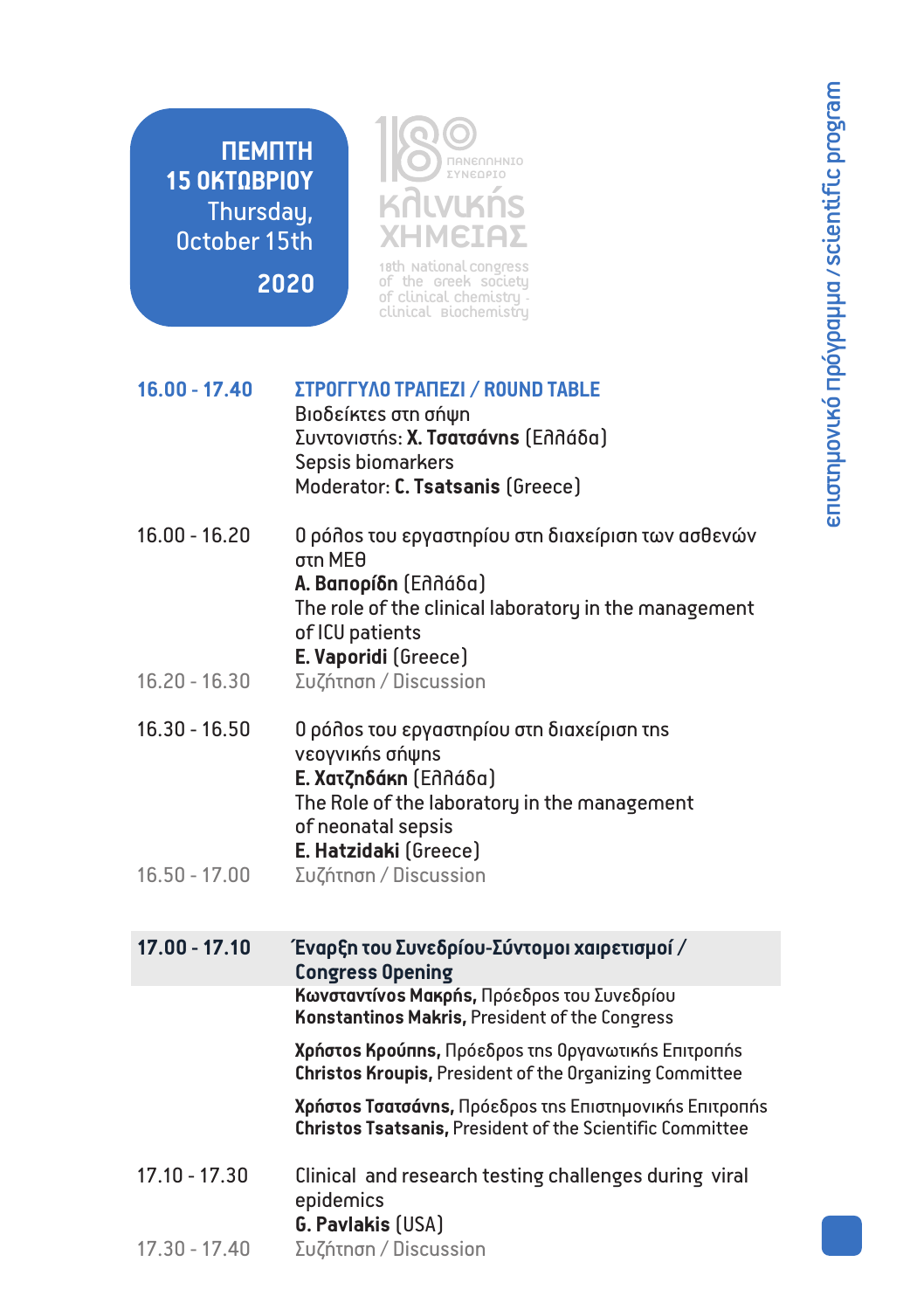**ΠΑΡΑΣΚΕΥΗ 16 ΟΚΤΩΒΡΙΟΥ** Friday, October 16th

**2020**

Κλινικής ΧΗΜΕΙΑΣ ΠΑΝΕΛΛΗΝΙΟ ΣΥΝΕΔΡΙΟ 18th National congress<br>of the Greek society of clinical chemistry -<br>Clinical Biochemistry

**10.30 - 12.30 Symposium on "Standardisation and Harmonisation in Clinical Chemistry"**  Moderator: **V. Delatour** (France), **A. Haliassos** (Greece)  **In co-operation with**  EQAM 10.30-10.45 Challenges for the development of reference methods in Laboratory Medicine **E. Kakoulides** (Greece) 10.45-11.00 The European Metrology Network on Traceability in Laboratory Medicine: Current status and future challenges **D. Auerbach** (Germany) 11.00-11.30 Discussion Round: Prioritisation 11.30-11.50 Only EQAS that uses commutable materials and reference method target values are useful in Monitoring and Improving the Standardization Process - is it feasible? **A. Haliassos** (Greece)  $11.50 - 12.00$ 12.00-12.20 Standardization and harmonization of PCT **V. Delatour** (France)  $12.20 - 12.30$ 12.30 - 13.30 Δορυφορικό Συμπόσιο / Satellite Symposium

*13.30 - 17.00 Διάλειμμα /Break*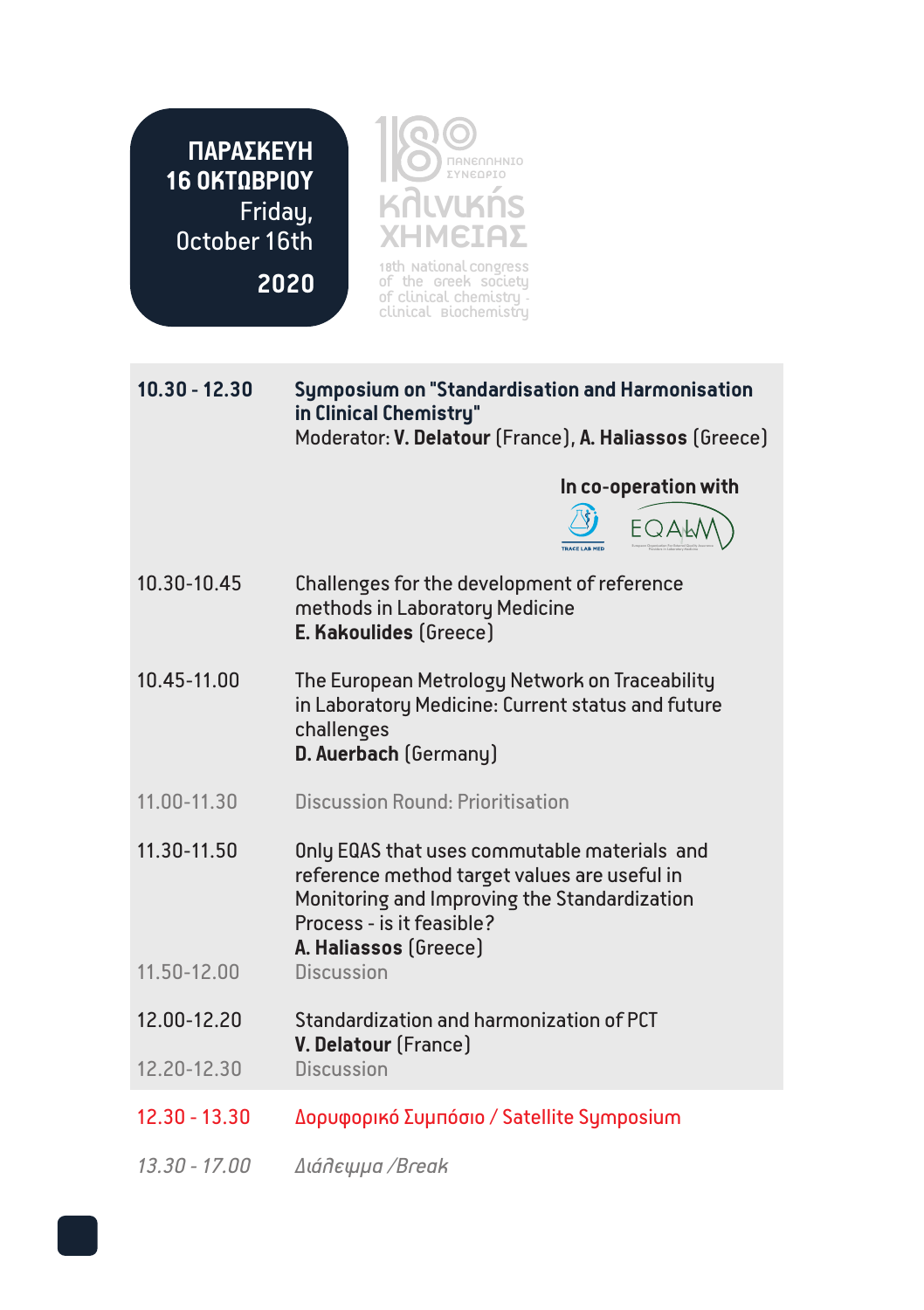**ΠΑΡΑΣΚΕΥΗ 16 ΟΚΤΩΒΡΙΟΥ** Friday, October 16th

**2020**



18th National Congress of clinical chemistry -<br>Clinical Biochemistry

### **17.00 - 18.30 ΣΤΡΟΓΓΥΛΟ ΤΡΑΠΕΖΙ / ROUND TABLE**

Έλεγχος της νεφρικής λειτουργίας και προσωποποιημένη χορήγηση αντιβιοτικών στους ασθενείς της ΜΕΘ - η φασματομετρία μάζας στην κλινική πράξη Συντονιστής: **Κ. Μακρής** (Ελλάδα) Μonitoring the kidney function and personalized treatment with antibiotics for ICU patients-Mass spectrometry in clinical practice Moderator: **K. Makris** (Greece)

- 17.00 17.20 Estimating or measuring Glomerular filtration in the Critically Ill Patients for the determination of drug dosage? **P. Delanaye** (Βέλγιο, Belgium)
- 17.20 17.30 Συζήτηση / Discussion
- 17.30 17.50 Προσωποποιημένη θεραπεία με αντιβιοτικά στον βαρέως πάσχοντα **Γ. Δημόπουλος** (Ελλάδα) Personalized treatment with antibiotics in the critically ill patient **G. Dimopoulos** (Greece)
- 17.50 18.00 Συζήτηση /Discussion
- 18.00 18.20 Role of mass spectrometry in endocrinology **M. Herrmann** (Αυστρία, Austria)
- 18.20 18.30 Συζήτηση / Discussion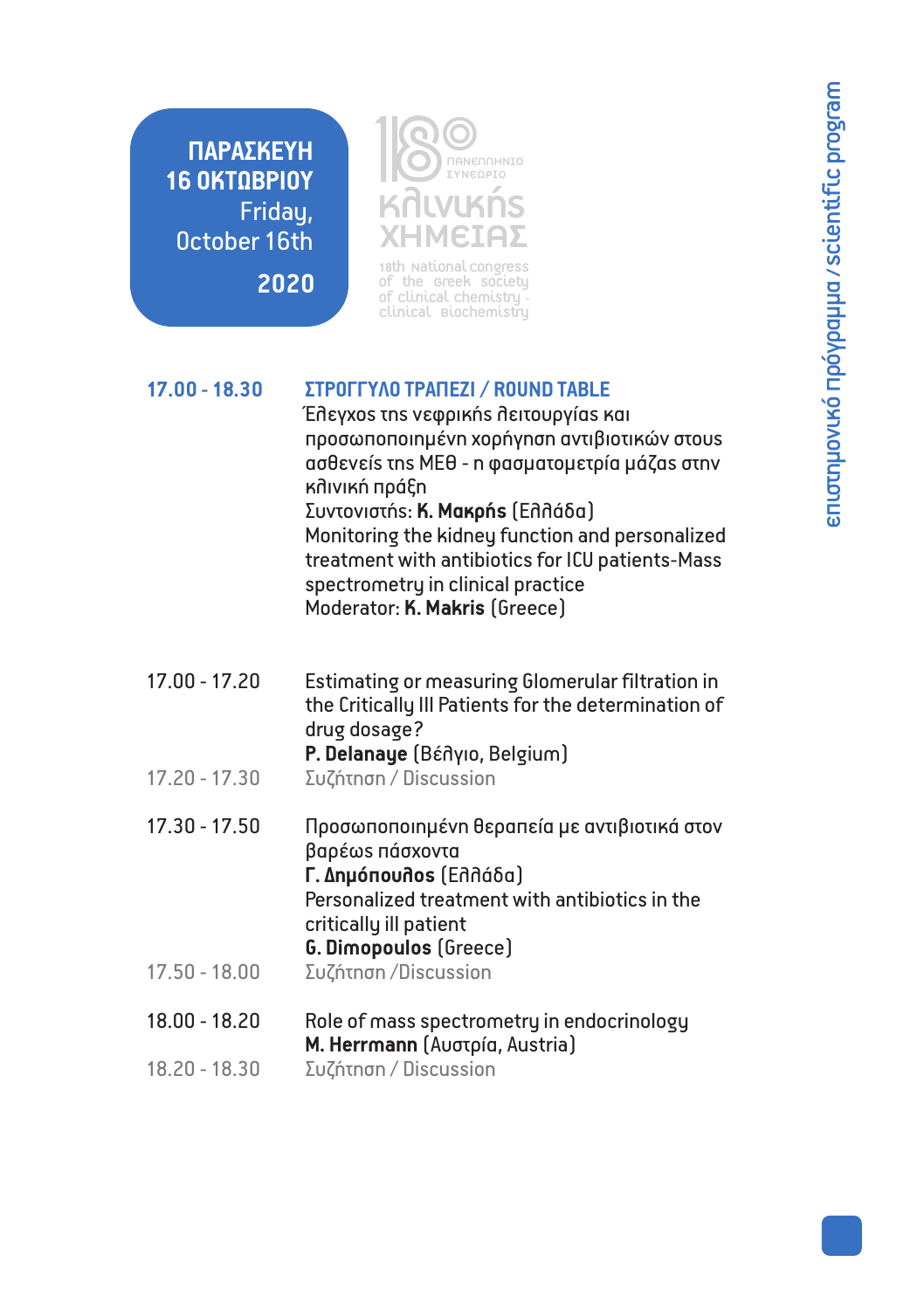**ΣΑΒΒΑΤΟ 17 ΟΚΤΩΒΡΙΟΥ** Saturday, October 17th

**2020**

Κλινικής ΧΗΜΕΙΑΣ ΠΑΝΕΛΛΗΝΙΟ ΣΥΝΕΔΡΙΟ

 $\odot$  $\circledcirc$ 

18th National Congress of the Greek Society of Clinical Chemistry - Clinical Biochemistry

| $10.30 - 12.30$ | ΣΤΡΟΓΓΥΛΟ ΤΡΑΠΕΖΙ / ROUND TABLE<br>0 ρόλοs του Εργαστηρίου στη νόσο COVID-19<br>Συντονιστές: A. Χαλιάσος (Ελλάδα),<br>X. Kρούπης (Ελλάδα)<br>The role of the laboratory in the diagnosis and<br>management of COVID-19 disease<br>Moderators: A. Haliassos (Greece),<br>C. Kroupis (Greece) |
|-----------------|---------------------------------------------------------------------------------------------------------------------------------------------------------------------------------------------------------------------------------------------------------------------------------------------|
| $10.30 - 10.50$ | The use of antibody testing for the diagnosis and<br>management of COVID-19 patients<br>M. Plebani (Italy)                                                                                                                                                                                  |
| $10.50 - 11.00$ | Συζήτηση / Discussion                                                                                                                                                                                                                                                                       |
| $11.00 - 11.20$ | Προσεγγίσειs μοριακήs Ανίχνευσης του SARS-CoV2<br>Γ. Σουρβίνοs (Ελλάδα)<br>Molecular techniques for the detection of SARS-CoV2<br><b>G. Sourvinos</b> (Greece)                                                                                                                              |
| $11.20 - 11.30$ | Συζήτηση / Discussion                                                                                                                                                                                                                                                                       |
| $11.30 - 11.50$ | Γενετική ετερογένεια του SARS-CoV-2 και διερεύνηση<br>της διασποράς της πανδημίας<br>Δ. Παρασκευής (Ελλάδα)<br>Genetic heterogeneity of SARS-CoV-2:<br>Monitoring dispersal of the pandemic<br>D. Paraskevis (Greece)                                                                       |
| $11.50 - 12.00$ | Συζήτηση / Discussion                                                                                                                                                                                                                                                                       |
| $12.00 - 12.20$ | A novel molecular diagnostic point of care test for<br>SARS-CoV-2<br>E. Gizeli (Ennába, Greece)                                                                                                                                                                                             |
| $12.20 - 12.30$ | Συζήτηση / Discussion                                                                                                                                                                                                                                                                       |
| 12:30 - 16:00   | Διάλεψμα / Break                                                                                                                                                                                                                                                                            |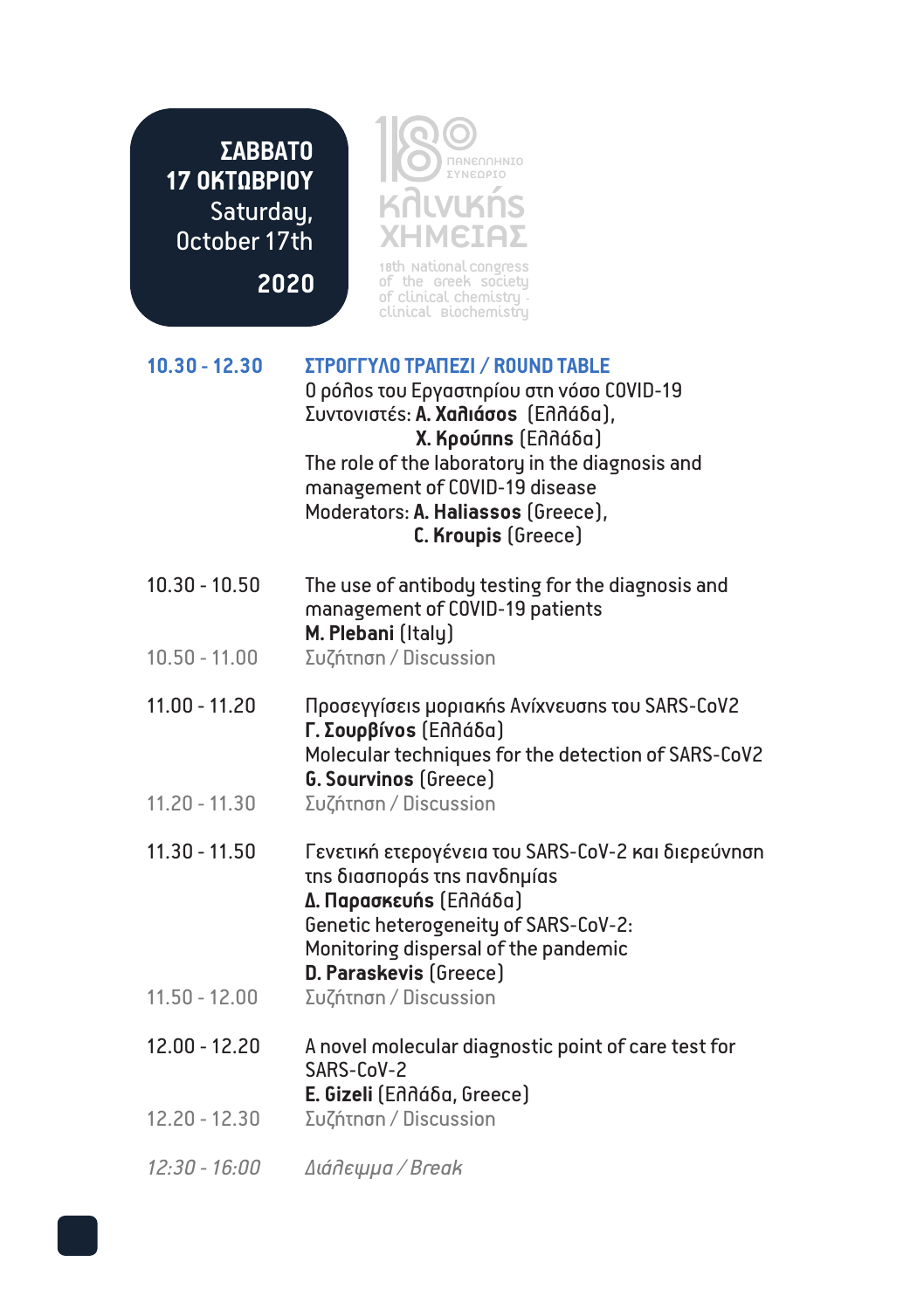**ΣΑΒΒΑΤΟ 17 ΟΚΤΩΒΡΙΟΥ** Saturday, October 17th

**2020**

Κλινικής ΧΗΜΕΙΑΣ ΠΑΝΕΛΛΗΝΙΟ ΣΥΝΕΔΡΙΟ

18th National Congress of clinical chemistry -<br>Clinical Biochemistry

| $16.00 - 17.30$ | ΣΤΡΟΓΓΥΛΟ ΤΡΑΠΕΖΙ / ROUND TABLE        |
|-----------------|----------------------------------------|
|                 | Νόσοs COVID-19 και η διαχείρισή της    |
|                 | Συντονιστέs: Σ. Τσιόδραs (Ελλάδα),     |
|                 | <b>Χ. Κρούπης</b> (Ελλάδα),            |
|                 | X. Tσατσάνης (Ελλάδα)                  |
|                 | A COVID-19 symposium: clinical aspects |
|                 | Moderators: S. Tsiodras (Greece),      |
|                 | C. Kroupis (Greece),                   |
|                 | C. Tsatsanis (Greece)                  |
|                 |                                        |

- 16.00 16.20 Διαχείριση της νόσου COVID-19 στον Ελληνικό πληθυσμό **Π. Φράγκου** (Ελλάδα), **Σ. Τσιόδρας** (Ελλάδα) Clinical manifestations and management of patients with COVID-19 disease **P. Fragkou** (Greece), **S. Tsiodras** (Greece)
- 16.20 16.30 Συζήτηση / Discussion
- 16.30 16.50 Η εργαστηριακή παρακολούθηση της σοβαρής COVID-19: Τι έχουμε μάθει ως τώρα **Κ. Ποντίκης** (Ελλάδα) Laboratory monitoring of critically COVID-19 disease: the current knowledge **K. Pontikis** (Greece)
- 16.50 17.00 Συζήτηση / Discussion
- 17.00 17.20 COVID-19 and asthma: A fascinating relationship **C. Skevaki** (Germany)
- 17.20 -17.30 Συζήτηση / Discussion

### **Χρήστος Κρούπης,** Πρόεδρος της Οργανωτικής Επιτροπής **Christos Kroupis,** President of the Organizing Committee **Αλέξανδρος Χαλιάσος,** Πρόεδρος της ΕΕΚΧ-ΚΒ **Alexander Haliassos,** President of the Greek Society of **17.30 - 17.45 Λήξη του Συνεδρίου / End of Congress**

Clinical Chemistry - Clinical Biochemistry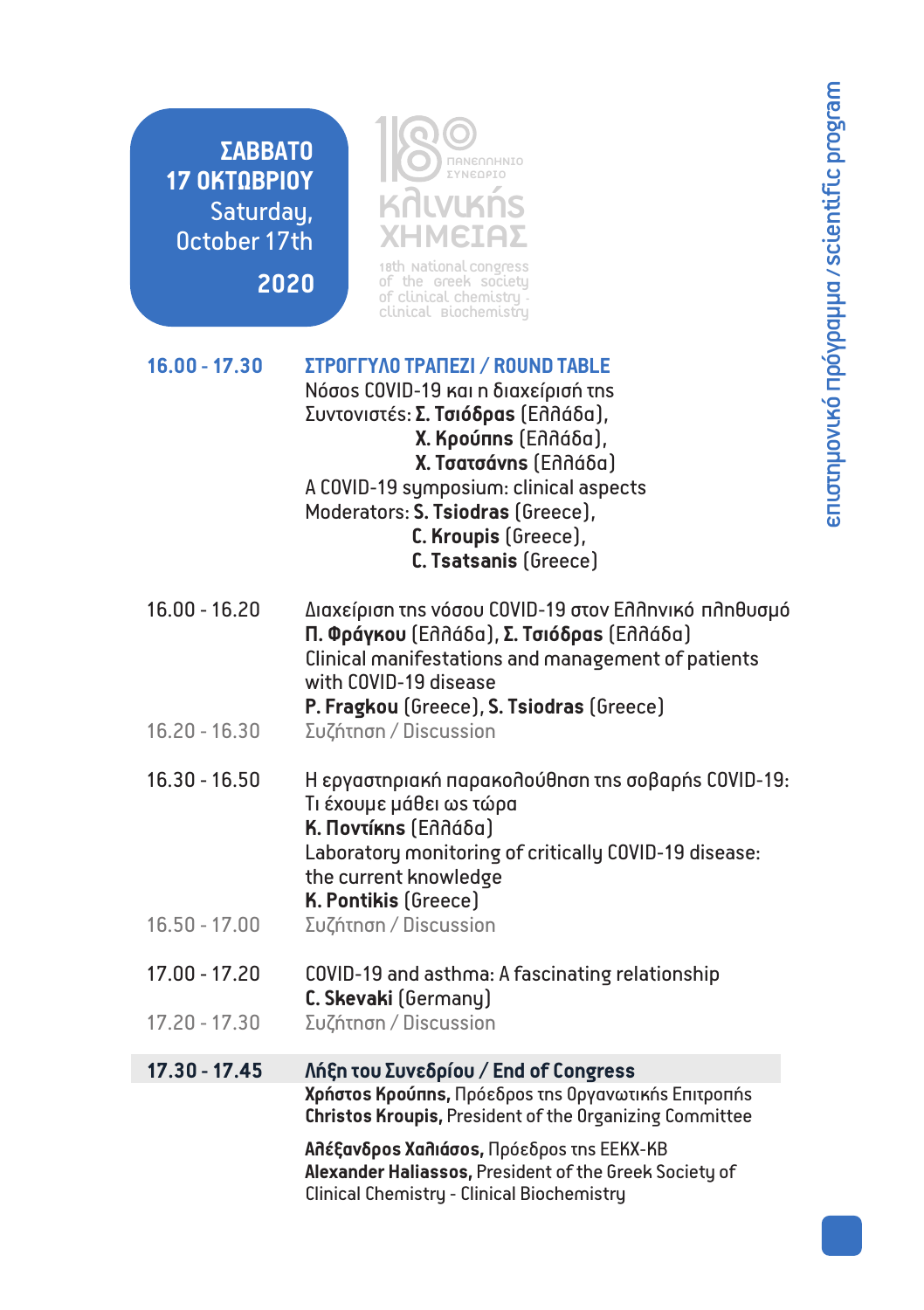**ΠΑΡΑΣΚΕΥΗ 16 ΟΚΤΩΒΡΙΟΥ** Friday, October 16th

**2020**



| 12.30 - 13.30 | Δορυφορικό Συμπόσιο /      |
|---------------|----------------------------|
|               | <b>Satellite Symposium</b> |

| 12.30-13.15 | Προγεννητικός έλεγχος για το σύνδρομο<br>Down: Το νέο είναι εδώ αλλά το<br>καθιερωμένο αντέχει |
|-------------|------------------------------------------------------------------------------------------------|
|             | Δ. Píζos (Ελλάδα)                                                                              |

Prenatal screening for Down syndrome: The new is here but the established withstands **D. Rizos** (Greece)

13.15-13.30 Συζήτηση / Discussion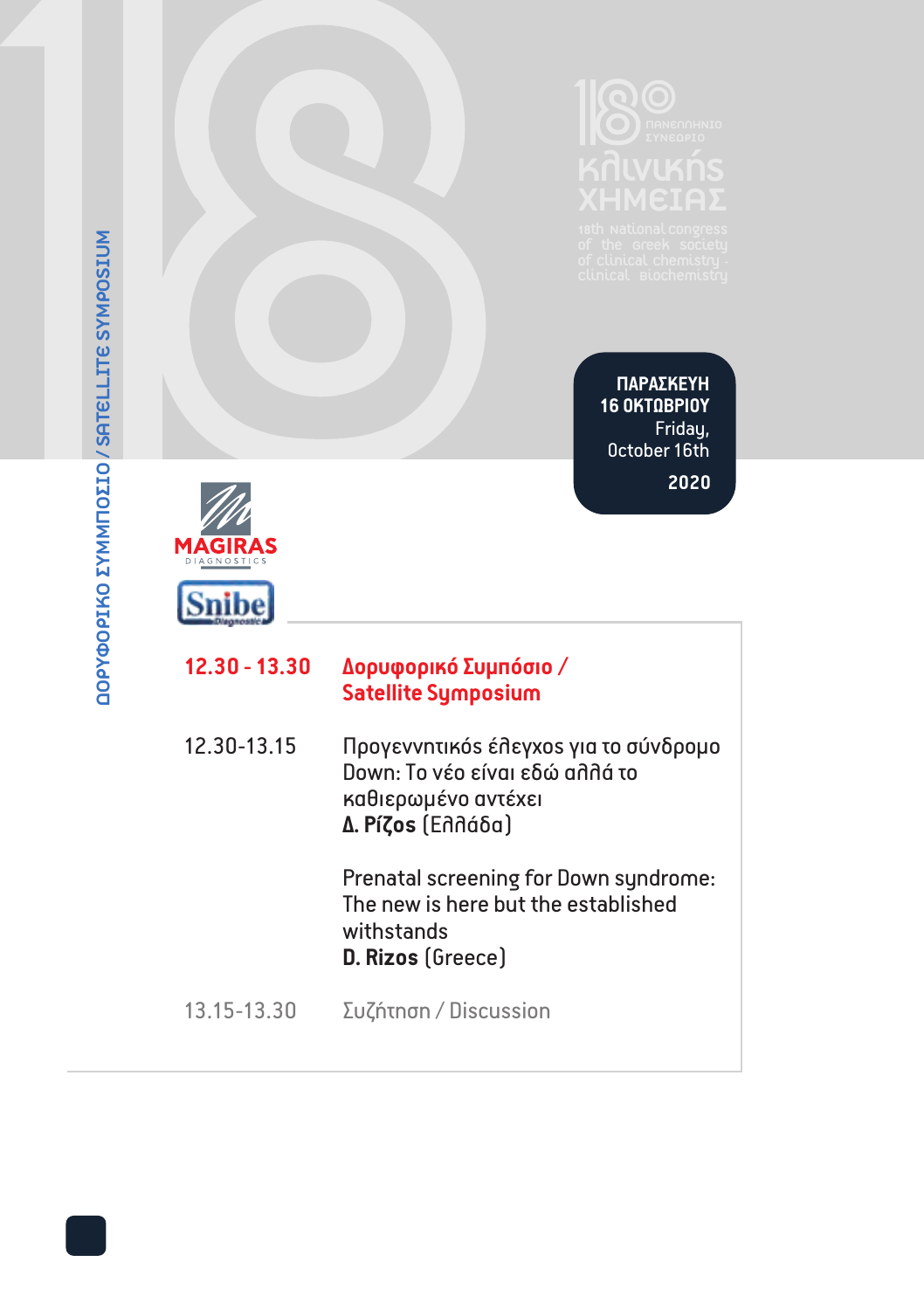# **ΒΑΠΟΡΙΔΗ ΑΙΚΑΤΕΡΙΝΗ ΚΡΟΥΠΗΣ ΧΡΗΣΤΟΣ**

Αναπληρώτρια Καθηγήτρια, Μονάδα<br>Εντατικής θεραπείας, Τομέας Εντατικής θεραπείας, Τομέας Βιοχημείας- Μοριακής Διαγνωστικής,<br>Σειρουργικής, Ιατρική Σχολή, Στολιατικής Διατρικής, Σχολή Επιστημών Χειρουργικής, Ιατρική Σχολή, Στουργικής, Σχολή Επιστημών<br>Τανεπιστήμιο Κρήτης, Τρατουργικής, Τρικής Συνημών, Τανεπιστήμιο Κρήτης, Πανεπιστήμιο Κρήτης, Υγείας, Εθνικό και Καποδιστριακό Associate Professor, Intensive Care Χαϊδάρι, Αθήνα<br>Medicine, Medical School, Universitu Associate Professor of Clinical Medicine, Medical School, University Associate Professor of Clinic<br>of Crete, University General Hospital Biochemistry and Molecular of Crete, University General Hospital<br>of Heraklion, Heraklion, Crete, Greece

# **GIZELI ELECTRA** Greece

Καθηγήτρια, FRSC, Τμήμα Βιολογίας, Πανεπιστήμιο Κρήτης, Ηράκλειο, Κρήτη, Συνεργαζόμεη Ερευνήτρια, **ΜΑΚΡΗΣ ΚΩΝΣΤΑΝΤΙΝΟΣ** ΙΜΒΒ - ΙΤΕ **MAKRIS KONSTANTINOS** Biology, University of Crete, Group Νοσοκομείο Αττικής ΚΑΤ, Αθ<br>Leader, IMBB-FORTH, Crete, Greece Clinical Biochemist, Clinical Leader, IMBB-FORTH, Crete, Greece

# **DIMOPOULOS GEORGIOS**

Πνευμονολόγος - Εντατικολόγος, **ΠΑΡΑΣΚΕΥΗΣ ΔΗΜΗΤΡΗΣ** Καθηγητής Εντατικής Θεραπείας, Β΄ **PARASKEVIS DIMITRIS** Κλινική Εντατικής Θεραπείας, Ιατρική<br>Σχολή, Εθνικό & Καποδιστοιακό Σχολή, Εθνικό & Καποδιστριακό Επιδημιολογίαs και Προληπτικής<br>Πανεπιστήμιο Αθηνών, Επιδημιορικής, Εργαστήριο Υγιεινής Πανεπιστήμιο Αθηνών, Ιατρικής, Εργαστήριο Υγιεινής<br>Πανεπιστημιακό Γενικό Νοσοκομείο Επιδημιολονίας και Ιατρικής Σ Professor of Critical Care Medicine,<br>Department of Intensive Care. University General Hospital of Athens and preventive Medicine, Medical and Kapodistrian University of University of Athens, Athens, Greece Athens, Athens, Greece

# **ΚΑΚΟΥΛΙΔΗΣ ΗΛΙΑΣ PONTIKIS KOSTIS**

Χημική Υπηρεσία Μετρολογίας, ΑΑΔΕ, Γενικό Χημείο του Κράτουs Γινευμονολογική Κλινική Εθνικού και Πνευμονολογική Κλινική Εθνικού και<br>Chemical Metrology Laboratory Γιατροφιατού Καποδιστοιακού Πανεπιστημίουι Chemical Metrology Laboratory Καποδιστριακού Πανεπιστημίουι

**VAPORIDI AIKATERINI KROUPIS CHRISTOS** Πανεπιστημιακό, Γενικό Νοσοκομείο Πανεπιστήμιο Αθηνών, Πανεπιστημιακό Γενικό Νοσοκομείο Αθηνών "Αττικόν",<br>Χαϊδάρι. Αθήνα Diagnostics, Attikon University General Hospital, Medical School, National and **ΓΚΙΖΕΛΗ ΗΛΕΚΤΡΑ** Κapodistrian University of Athens,

Bιολόγοs, Bιοχημικό Τμήμα, Γενικό<br>Νοσοκομείο Αττικήs ΚΑΤ. Αθήνα Biochemistry Department, KAT General **ΔΗΜΟΠΟΥΛΟΣ ΓΕΩΡΓΙΟΣ** Hospital, Athens, Greece

Πανεπιστημιακό Γενικό Νοσοκομείο Επιδημιολογίας και Ιατρικής Στατιστικής, Ιατρική Σχολή, Εθνικό και Καποδιστριακό<br>Πανεπιστήμιο Αθηνών, Αθήνα Associate Professor of Epidemiology School, National and Kapodistrian

# **ΠΟΝΤΙΚΗΣ ΚΩΣΤΗΣ**

<mark>Εντατικολόγοs, Επιμελητήs Α' ΕΣΥ,</mark><br>Μονάδα Εντατικήs θεραπείαs, Α' Aθηνών, Γενικό Νοσοκομείο Νοσημάτων State Laboratory Θώρακος Αθηνών «Η Σωτηρία», Αθήνα Intensivist, Intensive Care Medicine, General Hospital Thoracic Diseases "Sotiria", Athens, Greece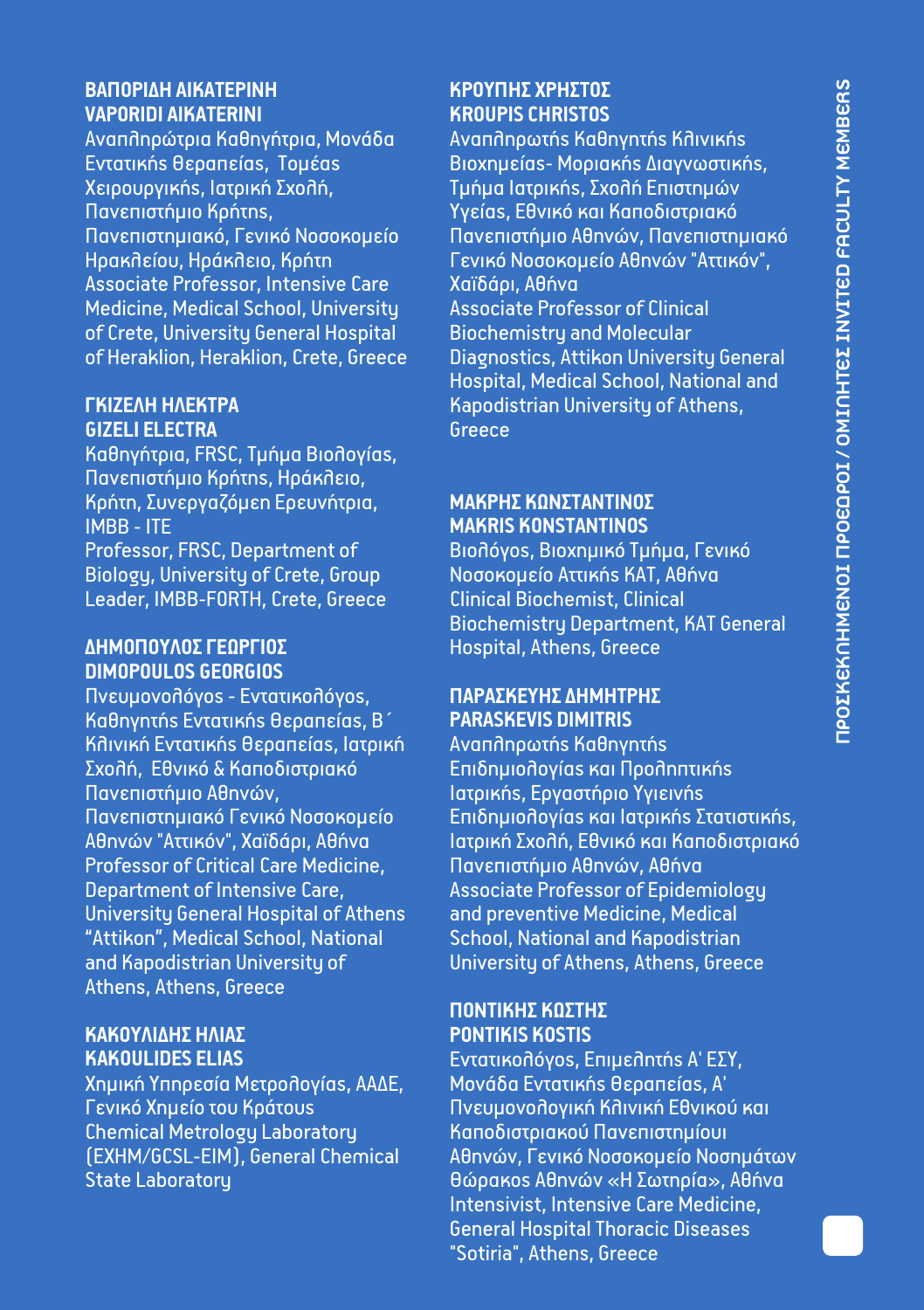Καθηγητής Κλινικής Χημείας, Ιατρική<br>Σχολή, Εθνικό και Καποδιστριακό Πανεπιστήμιο Αθηνών, Υπεύθυνος Πανεπιστήμιο Αθηνών, Ορμονολογικού Εργαστηρίου, Αρεταίειο<br>Νοσοκομείο. Αθήνα

Professor of Clinical Chemistry, Medical<br>School, National and Kapodistrian University of Athens, Head of Hormone Kapodistrian University of Athens,<br>Laboratory, Aretaeio Hospital, Athens, Fattikon'' General University Hospital, Laboratory, Aretaeio Hospital, Athens, "<br>Greece

# **ΣΟΥΡΒΙΝΟΣ ΓΕΩΡΓΙΟΣ ΦΡΑΓΚΟΥ ΠΑΡΑΣΚΕΥΗ**

**SOURVINOS GEORGIOS**<br>**Kαθηνητήs Κλινικήs Ιολονίαs.** Καθηγητής Κλινικής Ιολογίας, Παθολόγος, Δ' Πανεπιστημιακή Πανεπιστήμιο Κρήτηs, Ιατρική Σχολή, Παθολογική Κλινική, Πανεπιστημιακό<br>Τομέαs Ερναστηριακήs Ιατρικήs. Τενικό Νοσοκομείο "Αττικόν". Χαϊδάρι. Professor of Clinical Virology, Medical Pathologist, "Attikon" General School, University of Crete, Head of the Hospital, Athens, Greece School, University of Crete, Head of the Laboratoru of Clinical Virologu, University Hospital of Crete, Heraklion, **ΧΑΛΙΑΣΟΣ ΑΛΕΞΑΝΔΡΟΣ** Greece **HALIASSOS ALEXANDER**

Καθηγητής, Τμήμα Κλινικής Χημείας, Εργαστηρίων, Αθήνα Ιατρική Σχολή, Πανεπιστήμιο Κρήτηs,<br>Διευθυντήs Εργαστηρίου Κλινικήs Χημείας - Βιοχημείας, Πανεπιστημιακό Νοσοκομείο Ηρακλείου, Ηράκλειο,

Professor, Department of Clinical **HATZIDAKI ELEFTHERIA** Chemistry, Medical School, University of MD, PhD Επίκουρη Καθηγήτρια<br>Crete, Head of the Laboratory of Clinical Mεογνολογίαs, Πανεπιστήμιο Κρήτης, Crete, Head of the Laboratory of Clinical<br>Chemistry - Biochemistry, University Chemistry - Biochemistry, University Διευθύντρια Νεογνολογικής Κλινικής &

# **ΡΙΖΟΣ ΔΗΜΗΤΡΙΟΣ ΤΣΙΟΔΡΑΣ ΣΩΤΗΡΙΟΣ**

**RIZOS DIMITRIOS TSIODRAS SOTIRIOS** Ιατρική Σχολή, Εθνικό και Καποδιστριακό<br>Πανεπιστήμιο Αθηνών.

Κλινική, Νοσοκομείο "Αττικόν", Αθήνα<br>Professor of Medicine and Infectious Diseases, Medical School, National and<br>Kapodistrian Universitu of Athens. Athens, Greece

Γενικό Νοσοκομείο "Αττικόν", Χαϊδάρι,<br>Αθήνα Εργαστήριο Κλινικήs Ιολογίαs, Κρήτη Δθήνα<br>Professor of Clinical Virologu. Medical Pathologist. "Attikon" General Universitu

MD, PhD, EurSpLM, Ιατρός, Κλινικός **ΤΣΑΤΣΑΝΗΣ ΧΡΗΣΤΟΣ** Χημικός, ΕΣΕΑΠ, Διεργαστηριακό Σχήμα <mark>Ελέγχου Ικανότηταs Διαγνωστικών</mark><br>Εργαστηρίων, Αθήνα Testing Scheme for Clinical Laboratories,<br>Athens. Greece

# Κρήτη **ΧΑΤΖΗΔΑΚΗ ΕΛΕΥΘΕΡΙΑ**

General Hospital of Heraklion, Crete, Μονάδας Εντατικής θεραπείας Νοεγνών,<br>Greece Πανεπιστημιακό Γενικό Νοσοκομείο Πανεπιστημιακό Γενικό Νοσοκομείο Ηρακλείου, Ηράκλειο, Κρήτη MD, PhD, Assistant Professor of Neonatology, University of Crete, Director of Department of Neonatology, University General Hospital of Heraklion, Crete, Greece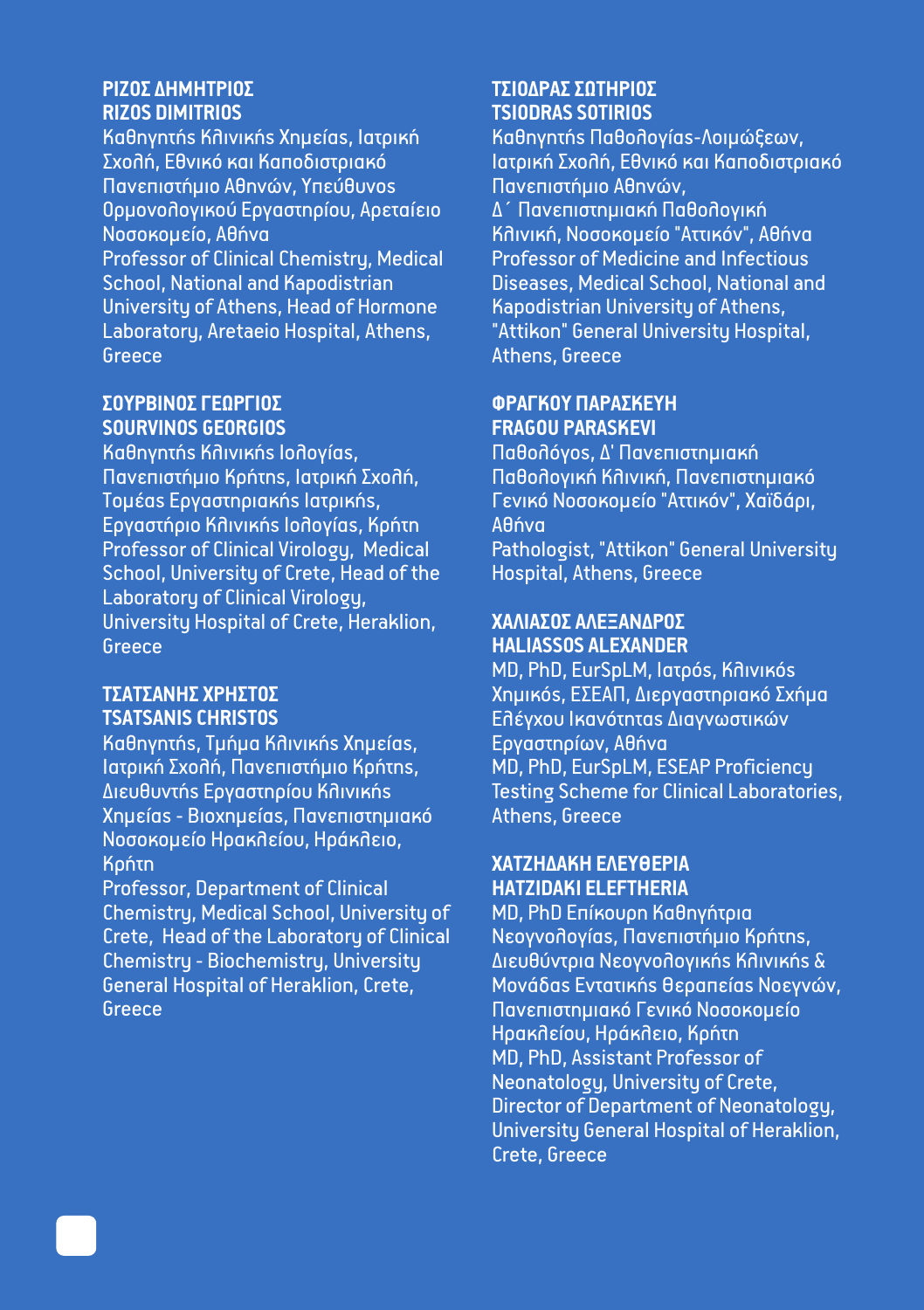## Ελληνική Προστιθέμενη Αξία! καινοτόμα προϊόντα και υπηρεσίες νια κάθε σύνχρονο εργαστήριο

### Βιοχημεία, Ανοσολογία

- · Abbott Architect
- · Medilyzer
- $O HVI$

### Μικροβιολογία

- · Luminex Verigene
- · Delta Diagnostics Mago
- · Diesse chorus

### Abacus Diagnostica Genomera

- **Μοριακή** Βιολογία
- · SARS-COV2
	- · FLU A,B / RSV A,B
	- · MRSA, MSSA, MRCoNS
	- C. Difficile
	- · Norovirus
	- · Chlamydia
	- $-$  GRS · Viral Meningitis

**POCT** · Nova biomedical

### Πληροφοριακά Συστήματα



Αιματολογία · Diatron Abacus 5 · Diatron Aguila

· Diatron Abacus 380

# Τεχνολογία που ... μετράει!

### **MEDICON HELLAS A.E.**

Μελίτωνα 5-7, 153 44 Γέρακας Αττικής, Τηλ: 2106606000, Fax: 2106612666 www.mediconsa.com · e-mail:diag@mediconsa.com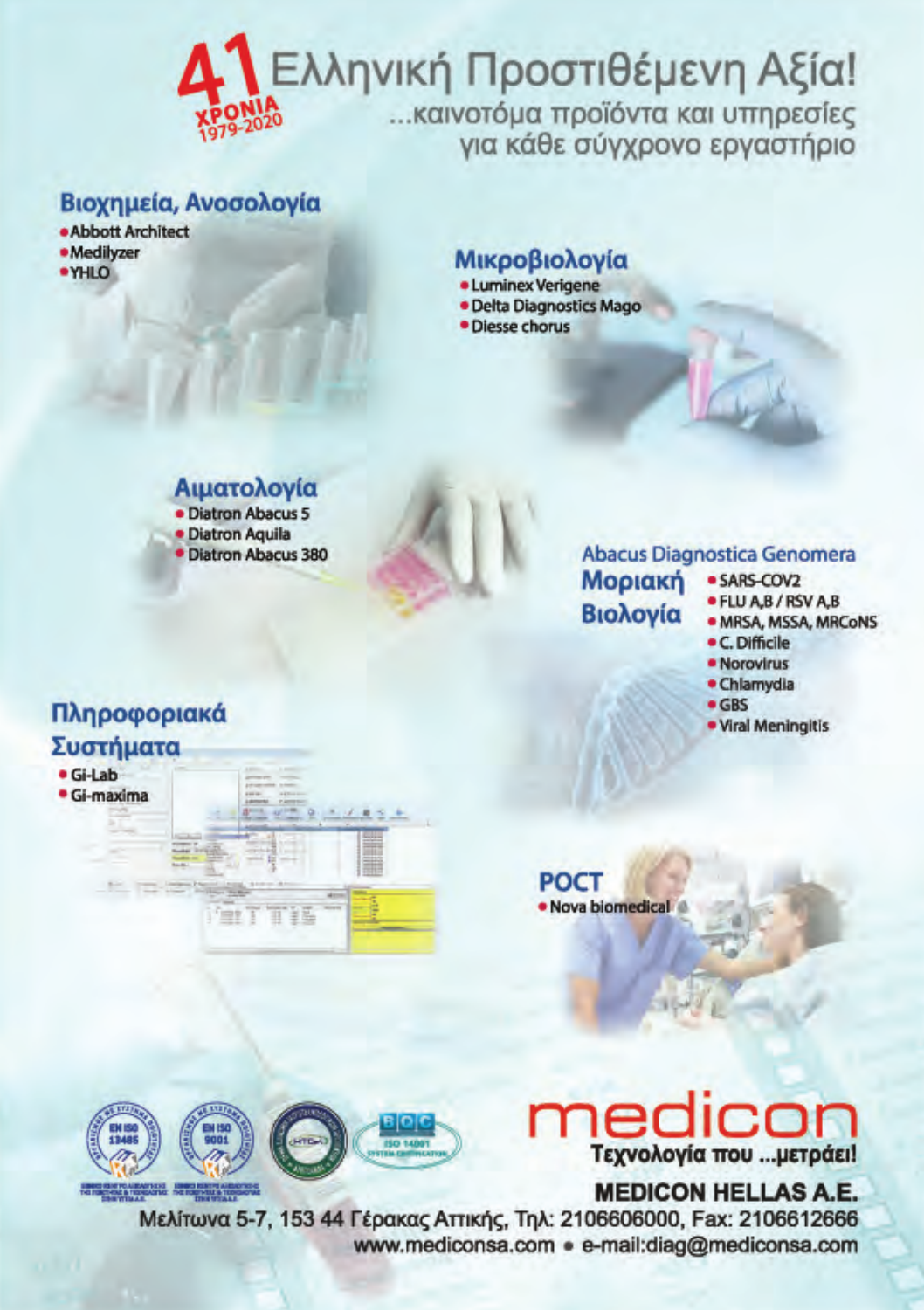## **Reliable response** to the COVID-19 pandemic





**Roche Diagnostics (Hellas) A.E.** Amarousiou - Chalandriou 18-20, 151 25 Marousi, Greece Tel: +30 210 8174000, Fax: +30 210 8174047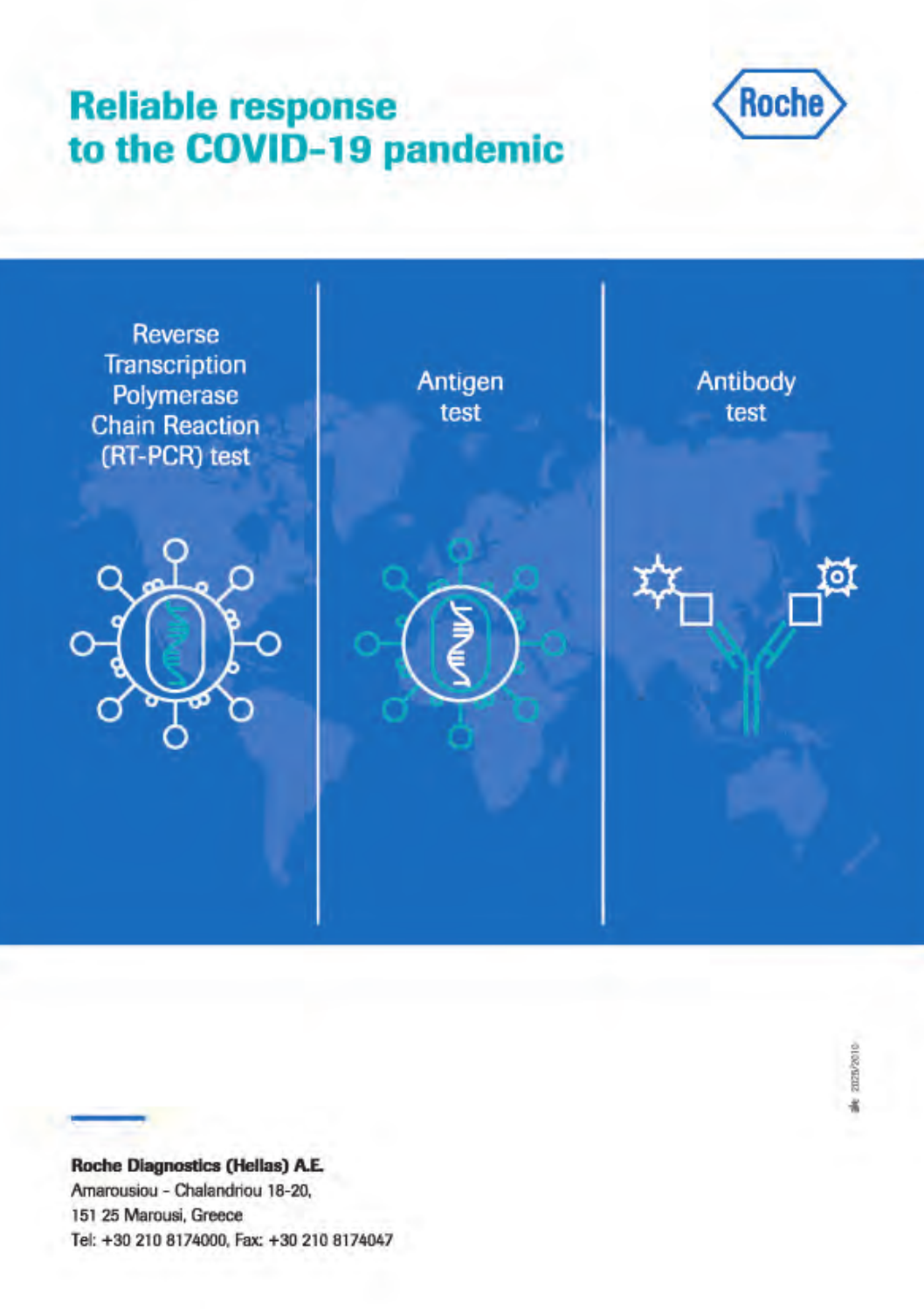# **Atellica Asa Application**

siemens-healthineers.com/atellicasolution





The Atellica<sup>®</sup> portfolio includes the Atellica Asa™ Application, a tabletbased virtual assistant designed to simplify and organize operator interactions with Atellica<sup>®</sup> Solution analyzers.

The Atellica Asa Application gives operators a mobile interface to the components of the Atellica Solution that includes only the most common, vet critical, procedures needed to complete daily system operations.

This intuitive, tile-based software organizes operator tasks and reduces the number of screens used to complete a single task.

This application improves workflow by allowing the operator to walk away from the system with confidence and return to the Atellica Solution instruments only when indicated by Atellica Asa.

Empower your day with Atellica Asa, your trusted assistant.

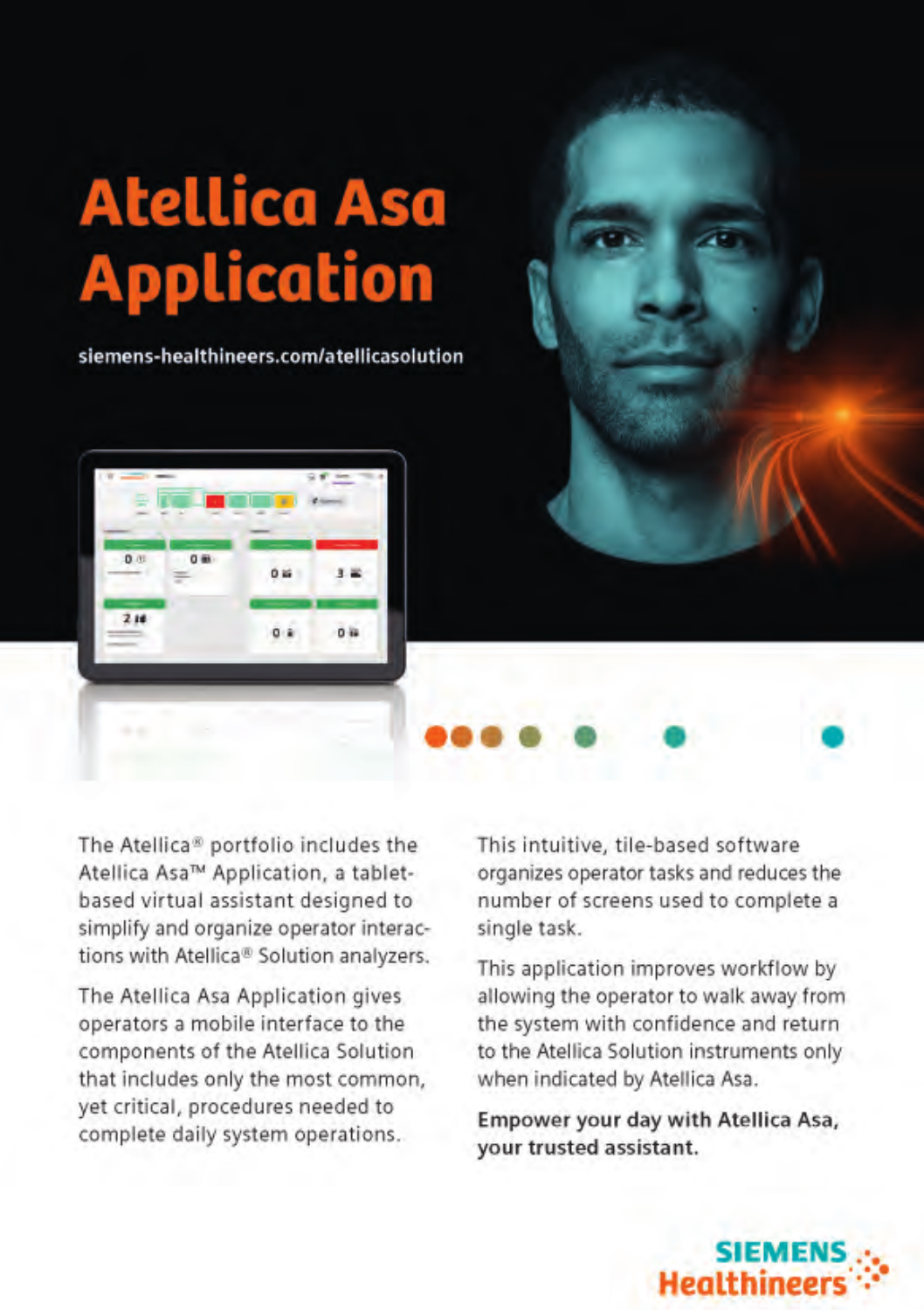